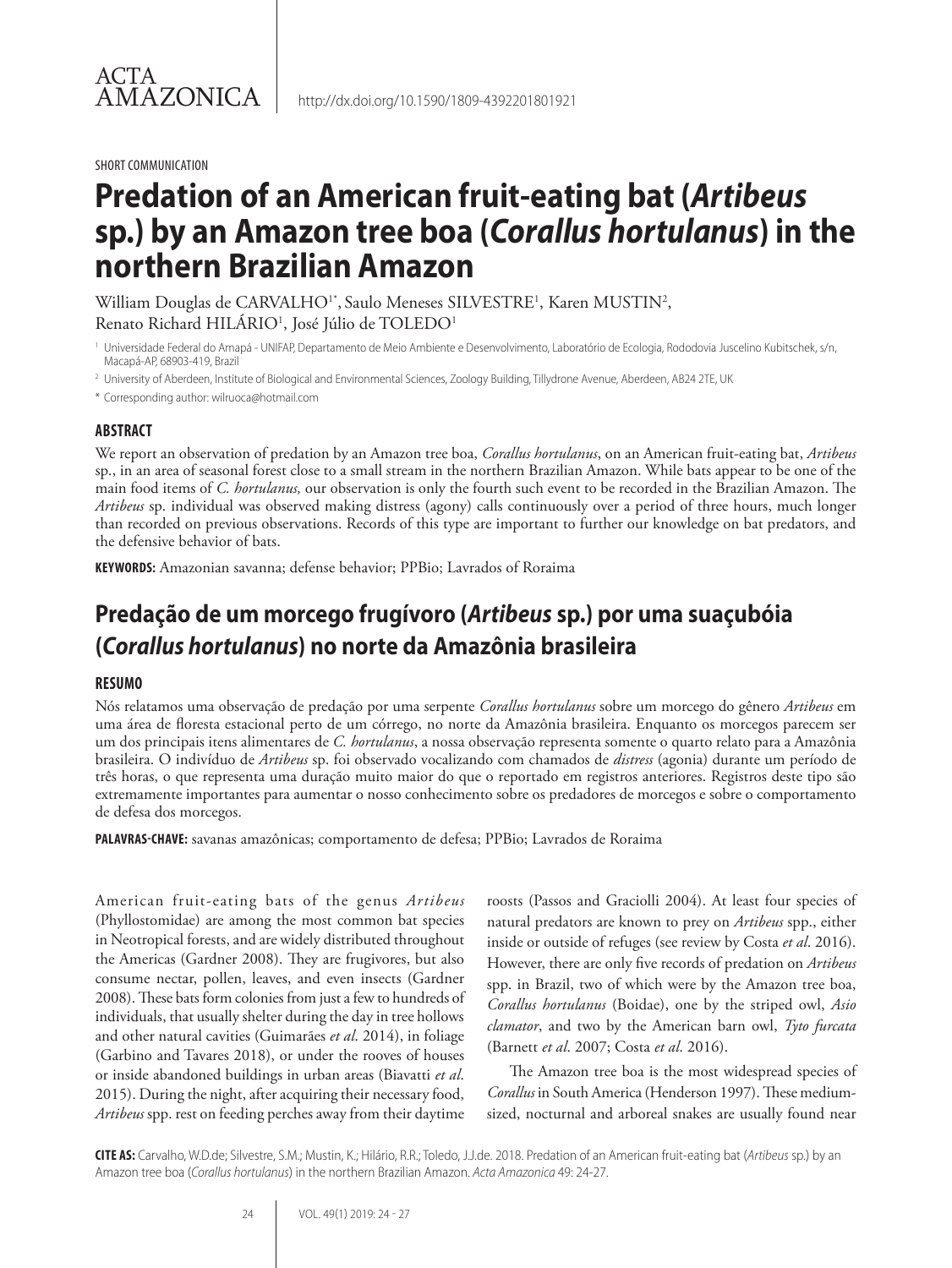

water bodies (Henderson *et al*. 2013), feed mainly on birds and small mammals, and, as in all Boidae species, kill their prey through constriction (Henderson and Pauers 2012; Gonzales *et al*. 2016). After birds, which account for approximately 40% of the diet, bats are the second most frequent food item of *C. hortulanus* (approximately 16%) (Henderson and Pauers 2012). Although *C. hortulanus* is a relatively abundant species, observation of predation events by this snake are rare (Silva and Henderson 2012), despite it being responsible for almost one third (29%) of recorded predation events of bats by snakes in Brazil (Hopkins and Hopkins 1982; Barnett *et al*. 2007; Costa *et al*. 2016). *Coralus hortulanus* has already been recorded predating on *Artibeus* sp. in Brazil (Barnett *et al*. 2007; Costa *et al*. 2016), as well as on *Myotis* sp., *Carollia perspicillata* (Esbérard and Vrcibradic 2007), and *Platyrrhinus lineatus* (Costa *et al*. 2016).

While being considered to be one of the key drivers of survival in wild populations, predation is not easily observable (Stanford 2002). Consequently, current knowledge of predator-prey relationships has been largely built upon studies of predator diets (e.g. Escarlate-Tavares and Pessôa 2005), and the collection of opportunistic observations of predation in the wild (e.g. Carvalho *et al*. 2016; Hilário *et al*. 2017; Serra-Gonçalves *et al*. 2017). Knowledge is particularly scarce on the interaction of bats as prey and their predators in Brazil (Costa *et al*. 2016), mainly because of the difficulty in making direct observations of predation events (Silva and Henderson 2012). The predation event reported here represents only the fourth observation of predation on bats by *Corallus hortulanus* in the Brazilian Amazon. Previous events were recorded in Campina Reserve (Hopkins and Hopkins 1982), and Jaú National Park (two events) (Martins and Oliveira 1998; Barnet *et al*. 2007), in Amazonas state. We also discuss defense behavior of bats, and the importance of bats in the diet of *C. hortulanus*.

Our observation was made during a field survey of bats in the Serra da Lua sampling modules of Programa PPBio (https://ppbio.inpa.gov.br), located in the municipality of Bomfim, Roraima State, northern Brazil (2°44'19.32"N, 60°17'60.00"W). For more details on the Serra da Lua PPBio modules, see Souza (2014). The area is part of the 'Lavrados de Roraima', one of the largest complexes of Amazonian savannas (Carvalho and Mustin 2017). The transect where the observation was made is located inside a patch of seasonal forest, in a seasonally flooded area near a small stream. On 20th July 2017, shortly after 00:00, an American fruit-eating bat was heard vocalizing near the trail where mist-nets had been set at ground level. The sound that the bat emitted was a distress call, and we thought the bat had been caught in the nets that had been recently closed for the night. When we got close to the nets, we noticed that the distress call came from the canopy. After illuminating the site with torchlight and using binoculars and a camera with 50x zoom, we were able to observe a snake, approximately 12 m above ground level, in a tree, constricting the bat (Figure 1). Based on



**Figure 1.** Individual of American fruit-eating bat (*Artibeus* sp.) being predated by an Amazon tree boa (*Corallus hortulanus*). 1 – Left elbow joint; 2 – Left wrist joint. This figure is in color in the electronic version.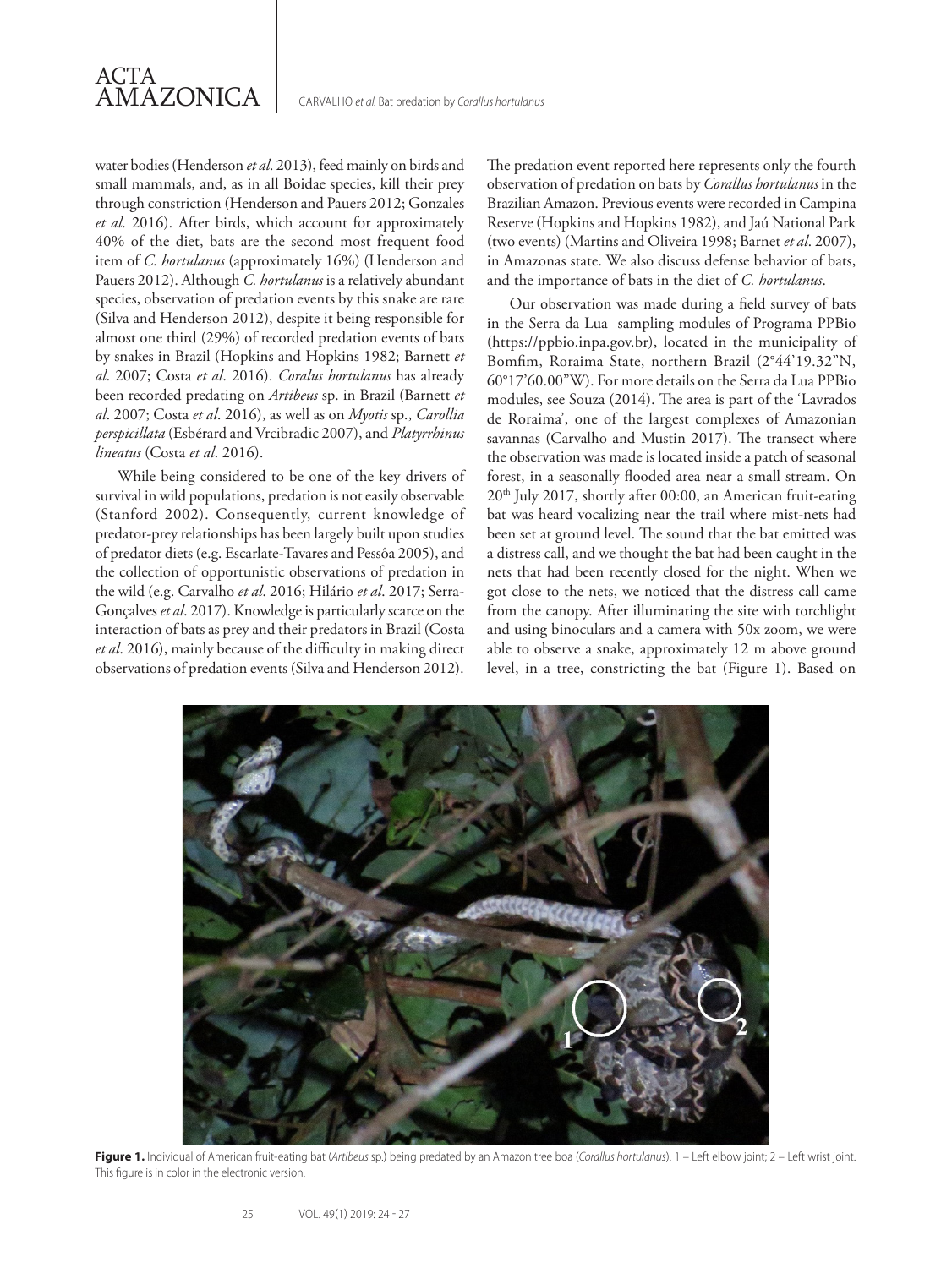the type of distress call being emitted (see video at http:// www.scielo.br/scielo.php?script=sci\_arttext&pid=S0044- 59672019000100024&lng=en&nrm=iso&tlng=en), the size of the bat, and a brief visualization of the bat's head, with conspicuous white stripes, we were able to identify it as being an *Artibeus* sp. Subsequently, from photos and with the aid of a reptile specialist (Dr. Hélio Ricardo da Silva), we were able to identify the snake as *C. hortulanus*. We observed the snake and the bat for at least one hour, but the individual of *Artibeus* sp. kept vocalizing for at least another two hours (until approximately 03:00 AM). At dawn (~ 07:00 AM), we no longer observed the snake or the bat in the place where the predation event took place.

Two previous records of bat predation by *C. hortulanus* have been registered in Jaú National Park, near the Jaú River (Martins and Oliveira 1998; Barnett *et al*. 2007). Of these records, only Barnett *et al*. (2007) identified the bat to genus level as an *Artibeus* sp., which was predated at its roost. Our observed predation event also took place close to a water body, a habitat more conducive to the occurrence of *C. hortulanus* (Henderson 1997; Smith and Acevedo 1997; Henderson *et al*. 2013). As we had the opportunity to observe the predation event immediately after the capture of the bat, we were able to observe the bat's defense behavior, characterized by constant and brief contractions of the body, and constant vocalization (distress calls). The distress call is a behavior that occurs mainly when bats are handled by humans (August 1985; Mass *et al*. 2010), and may act as an alarm to conspecifics that are nearby, and/or may attract them to assist in the disentangling of the prey from the predator (August 1979; August 1985; Conover 1994). However, in this case we did not observe other bats approaching the individual making the distress calls, even though our capture rates of *Artibeus* spp. (*Artibeus lituratus*, *Artibeus obscurus* and *Artibeus planirostris*) were considered high in the site where the predation occurred (31.8% of bats captured, n = 22). We also did not observe attraction of conspecifics when the *Artibeus* spp. were trapped in the mist net or while being handled. It is noteworthy that we observed the bat emitting distress calls for at least three hours, much longer than recorded in previous observations (~ 30 min, Hopkins and Hopkins 1982). Based on the long time taken to kill the bat, we hypothesize that the snake may have still been a juvenile and not yet able to kill its prey rapidly, as juvenile snakes are slower than adults (Pough 1977). However, it was not possible to estimate the age of the snake, since the specimen was not collected.

Combined with previous records, these observations indicate that bats may be important in the diet of Boidae, particularly for *C. hortulanus*. This snake species tends to live and forage in the tree canopy, probably being more effective in exploring the vertical stratum of the forest (Pizzato *et al*. 2009), and, as such, it is not surprising that both birds and bats are important diet components, as they tend to perch or forage in canopy vegetation (Passos and Graciolli 2004; Garbino and Tavares 2018). In addition, Stenodermatinae bats, such as *Artibeus* sp., are known to use foliage as shelters (e.g. tents) (Garbino and Tavares 2018), and the use of these places as roosts may be a key factor leading to predation of these animals by *C. hortulanus*. Records of predation as reported here are important contributions to the knowledge of predator diets and the defense behaviors of bats (Costa *et al*. 2016).

### **ACKNOWLEDGMENTS**

William Douglas de Carvalho and Saulo Menezes Silvestre are supported, respectively, by post-doctoral (PNPD/CAPES) and doctoral scholarships of the Coordenação de Aperfeiçoamento de Pessoal de Nível Superior (CAPES), Brazil. Karen Mustin is supported by a Marie Skłodowska-Curie Individual Fellowship (EU). We thank IBAMA for authorization to conduct research in the ANF (IBAMA/SISBIO permit 58887-1). This work was supported by the Conselho Nacional de Desenvolvimento Científico e Tecnológico - CNPq (grant number CNPQ/ Universal 459735/2014-4). We thank Hélio Ricardo da Silva (Universidade Federal Rural do Rio de Janeiro - UFRRJ) for the snake identification.

### **REFERENCES**

- August, P.V. 1979. Distress calls in *Artibeus jamaicensis*: ecology and evolutionary implications. In: Eisenberg, J.F. (Ed.). *Vertebrate ecology in the northern neotropics*. Smithsonian Institution Press, Washington, D.C, p.151-159.
- August, P.V. 1985. Acoustical properties of the distress calls of *Artibeus jamaicensis* and *Phyllostomus hastatus* (Chiroptera: Phyllostomidae). *The Southestern Naturalist*, 30: 371-375.
- Barnett, A.; Schiel, V.; Deveny, A. 2007. *Corallus hortulanus* (Amazon tree boa): bat predation in Jaú National Park. *Herpetological Bulletin*, 100: 35-38.
- Biavatti, T.; Costa, L.M.; Esbérard, C.E.L. 2015. Morcegos (mammalia, chiroptera) em refúgios diurnos artificiais na região sudeste do Brasil. *Mastozoología Neotropical*, 22: 239-253.
- Carvalho, W.D.; Norris, D.; Michalski, F. 2016. Opportunistic predation of a Common Scale-backed Antbird (*Willisornis poecilinotus*) by a Goliath bird-eating spider (*Theraphosa blondi*) in the Eastern Brazilian Amazon. *Studies on Neotropical Fauna and Environment*, 51: 239-241.
- Carvalho, W.D.; Mustin, K. 2017. The little known, highly threatened and under-protected Amazonian Savannas. *Nature Ecology & Evolution,* 1: 0100.
- Conover M.R. 1994. Stimuli eliciting distress calls in adult passerines and response of predators and birds to their broadcast. *Behaviour*, 131: 19–37.
- Costa, L.M.; Tabosa, L.O.; Luz, J.L.; Carvalho, W.D. 2016. Predadores naturais de morcegos no Brasil. *Boletim da Sociedade Brasileira de Mastozoologia*, 77: 131-142.
- Esbérard, C.E.L.; Vrcibradic, D. 2007. Snakes preying on bats: new records from Brazil and a review of recorded cases in the Neotropical Region. *Revista Brasileira de Zoologia*, 24: 848-853.